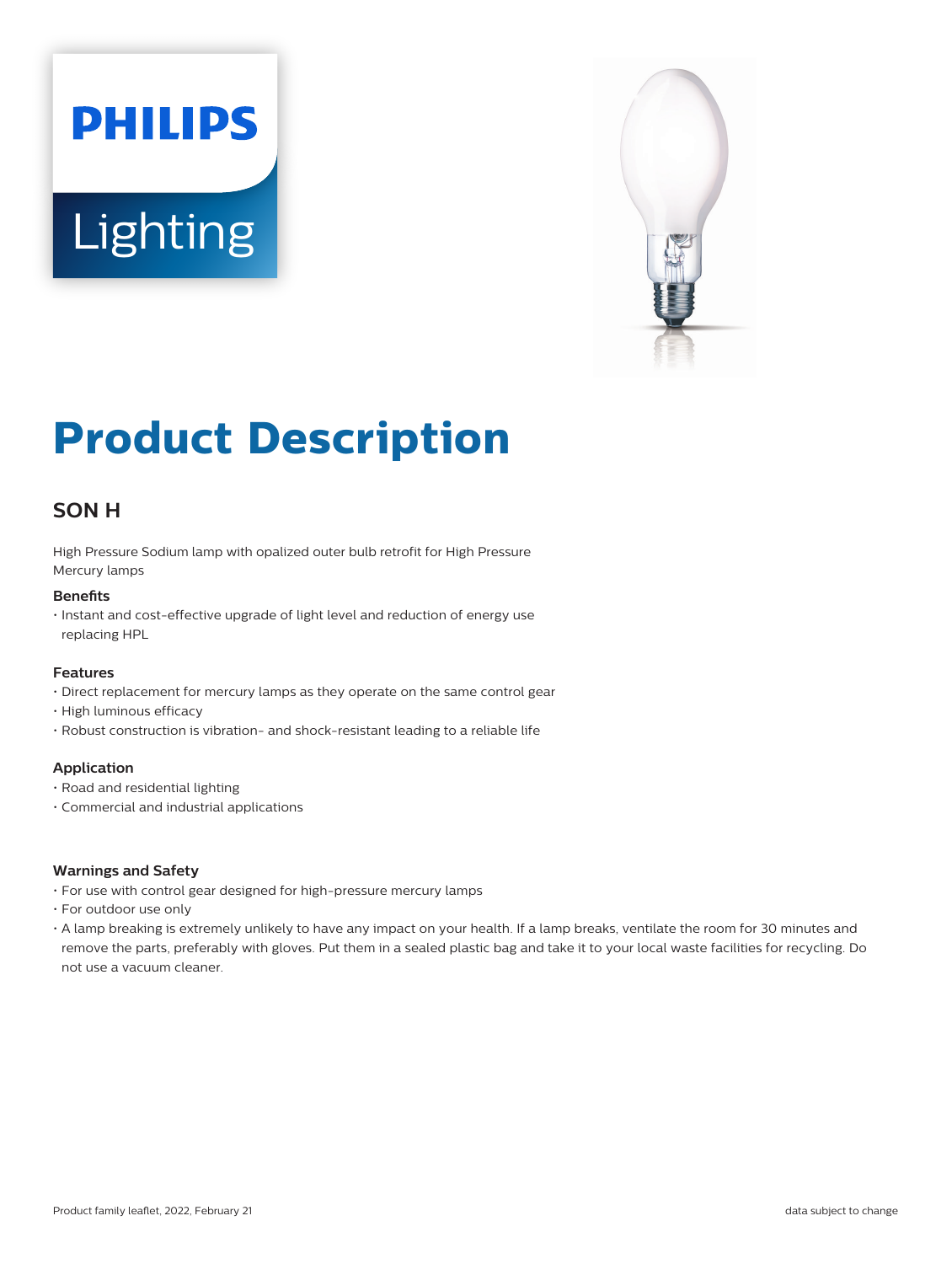| <b>Controls and Dimming</b>                |                  |
|--------------------------------------------|------------------|
| Dimmable                                   | No               |
|                                            |                  |
| <b>General Information</b>                 |                  |
| LSF 2000 h Rated                           | 99%              |
| LSF 20000 h Rated                          | 69%              |
| <b>Operating Position</b>                  | <b>UNIVERSAL</b> |
|                                            |                  |
| <b>Luminaire Design Requirements</b>       |                  |
| <b>Bulb Temperature (Max)</b>              | 350 °C           |
|                                            |                  |
| <b>Light Technical</b>                     |                  |
| <b>Correlated Colour Temperature (Nom)</b> | 2000 K           |
| <b>Colour Rendering Index (Max)</b>        | 25               |
|                                            |                  |
| <b>Mechanical and Housing</b>              |                  |
| <b>Bulb Finish</b>                         | Coated glass     |
|                                            |                  |

## **Approval and Application**

|          | Order Code Full Product Name      | Energy Consumption kWh/1000 h Mercury (Hg) Content (Nom) |         |
|----------|-----------------------------------|----------------------------------------------------------|---------|
| 18207415 | SON H 220W/220 E40 1SL/12 237 kWh |                                                          | 28.6 mg |
| 11857200 | SON H 110W I E27 1CT/24           | 121 kWh                                                  | 22.2 mg |

# **Operating and Electrical (1/2)**

|          | Lamp                         |                      |       |         |         |  | Lamp     |                              |       |                         |         |
|----------|------------------------------|----------------------|-------|---------|---------|--|----------|------------------------------|-------|-------------------------|---------|
|          |                              | Current (EM) Voltage |       | Voltage | Voltage |  |          |                              |       | Voltage<br>Current (EM) | Voltage |
|          | Order Code Full Product Name | (Nom)                | (Max) | (Min)   | (Nom)   |  |          | Order Code Full Product Name | (Nom) | (Max)                   | (Min)   |
| 18207415 | SON H 220W/220               | 2.3A                 | 130 V | 105 V   | 120 V   |  | 11857200 | SON H 110W I E27             | 1.32A | 122 V                   | 92 V    |
|          | E40 1SL/12                   |                      |       |         |         |  |          | 1CT/24                       |       |                         |         |

# **Operating and Electrical (2/2)**

| Order Code Full Product Name               | Power (Nom) Re-Ignition Time (Min) (Max) | Order Code Full Product Name     |         | Power (Nom) Re-Ignition Time (Min) (Max) |
|--------------------------------------------|------------------------------------------|----------------------------------|---------|------------------------------------------|
| 18207415 SON H 220W/220 E40 1SL/12 218.0 W | 180 s                                    | 11857200 SON H 110W I E27 1CT/24 | 110.0 W | 600 s                                    |

# **General Information (1/2)**

|          |                                   |      | Life To 10%     | Life To 20%     | Life To 50%     |          |                                   |                 | Life To 10%              | Life To 20%     | Life To 50%     |
|----------|-----------------------------------|------|-----------------|-----------------|-----------------|----------|-----------------------------------|-----------------|--------------------------|-----------------|-----------------|
|          |                                   | Cap- | <b>Failures</b> | <b>Failures</b> | <b>Failures</b> |          |                                   | Cap-            | <b>Failures</b>          | <b>Failures</b> | <b>Failures</b> |
|          | Order Code Full Product Name Base |      | (Nom)           | (Nom)           | (Nom)           |          | Order Code Full Product Name Base |                 | (Nom)                    | (Nom)           | (Nom)           |
| 18207415 | SON H 220W/220                    | E40  | 12000 h         | 16000 h         | 26000h          | 11857200 | SON H 110W I E27                  | F <sub>27</sub> | $\overline{\phantom{a}}$ | 15000h          | 28000h          |
|          | E40 1SL/12                        |      |                 |                 |                 |          | 1CT/24                            |                 |                          |                 |                 |

# **General Information (2/2)**

|          |                                  | Life To 5% Failures | LSF 12000 h | LSF 16000 h | LSF 4000 h | LSF 6000 h | LSF 8000 h |                           |
|----------|----------------------------------|---------------------|-------------|-------------|------------|------------|------------|---------------------------|
|          | Order Code Full Product Name     | (Nom)               | Rated       | Rated       | Rated      | Rated      | Rated      | <b>System Description</b> |
| 18207415 | SON H 220W/220 E40 1SL/12 9000 h |                     | 90%         | 81%         | 99%        | 98%        | 96%        | na                        |
| 11857200 | SON H 110W   E27 1CT/24          | 7000 h              | 86%         | 78%         | 98%        | 96%        | 93%        | Internal Ignitor (I)      |

# **Light Technical (1/3)**

|          |                     | Chromaticity | Chromaticity        |        | Colour      |
|----------|---------------------|--------------|---------------------|--------|-------------|
| Order    | <b>Full Product</b> | Coordinate X | <b>Coordinate Y</b> | Colour | Rendering   |
| Code     | <b>Name</b>         | (Nom)        | (Nom)               | Code   | Index (Nom) |
| 18207415 | SON H               | 0.530        | 0.410               | 220    | ۰           |
|          | 220W/220 E40        |              |                     |        |             |
|          | 1SL/12              |              |                     |        |             |